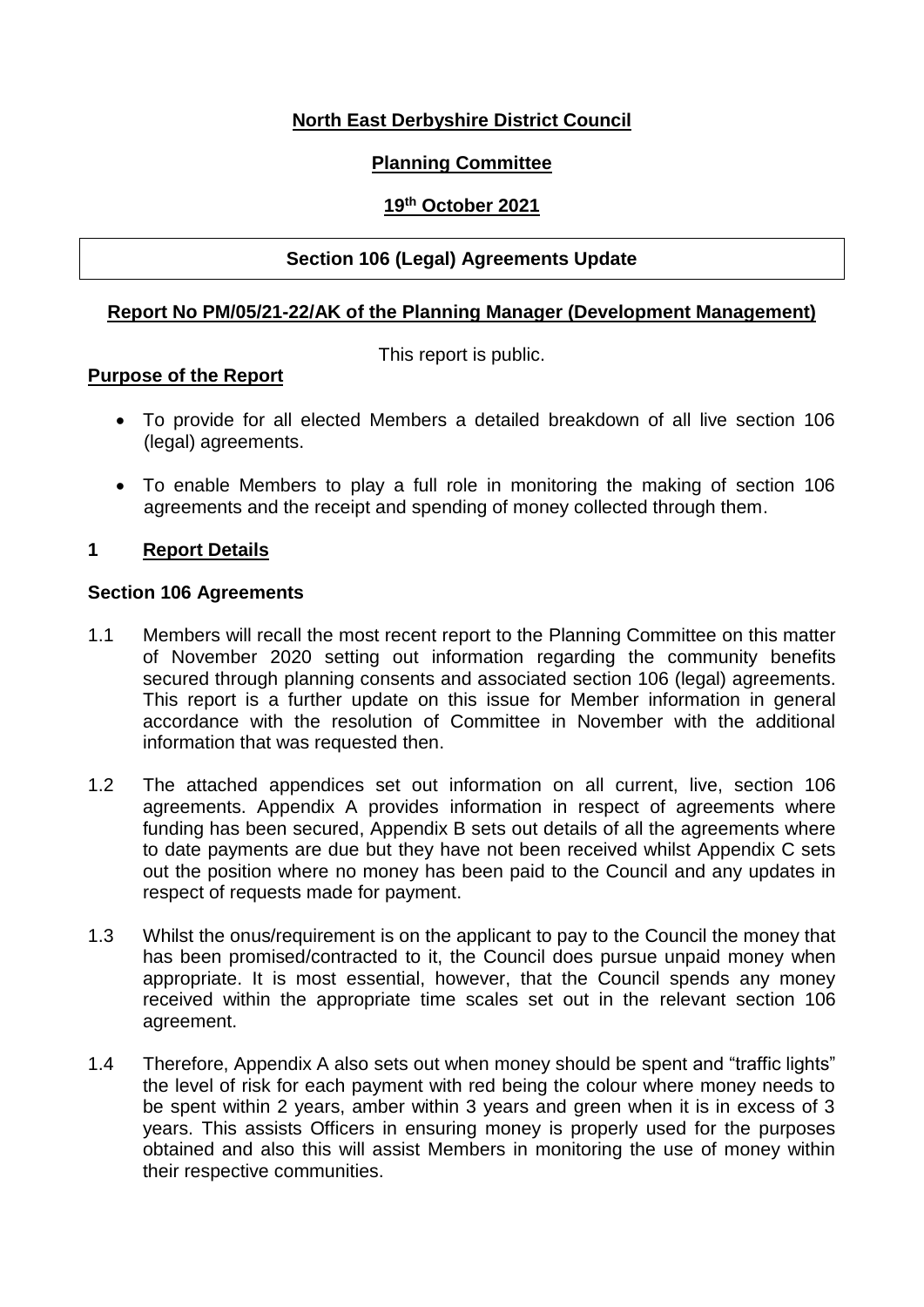1.5 There are currently four red records identified.

These relate to recreation/open space provision in the following two cases:

NED/10/01193/FL (Wessington): The use by date of May 2022 is being monitored by Officers and it is anticipated that the money will be used for the stated purpose within the time frame.

NED/14/00147/OL (Wessington): The money should be used by the 28<sup>th</sup> Feb 2023. There remains a further 18 months for this money to be properly used and it is being monitored by Officers.

To public realm works in the following case:

NED/11/00685/FL (Eckington): The money should be used by the 13<sup>th</sup> November 2022. Officers are aware of this deadline and will monitor the situation to ensure proper use of the money.

The additional "red" case relates to affordable housing:

NED/15/00551/FL (Clay Cross/Tupton): The money should be allocated and spent by 21<sup>st</sup> December 2021. Officers are aware of the deadline in this case and are confident the money will be used appropriately.

1.6 It is proposed that a further update on legal agreements will be provided in March/April 2022.

#### **2 Conclusions and Reasons for Recommendation**

- 2.1 The proper monitoring of section 106 agreements and the income arising from them enables the Council to both secure proper community infrastructure funding and ensure it is properly apportioned.
- 2.2 This report and subsequent ones will enable Members to play an active role in those activities and support Officers in ensuring community priorities are secured.

#### **3 Consultation and Equality Impact**

3.1 None

#### **4 Alternative Options and Reasons for Rejection**

- 4.1 A failure to monitor section 106 agreements would leave the Council unable to secure the community infrastructure required to mitigate the impact of granting planning consent for new development. This is not considered a viable alternative.
- 4.2 More regular reporting on this matter to Planning Committee is possible. However, the making of section 106 agreements, the payments of money and its use can adequately be monitored on an at least half yearly basis.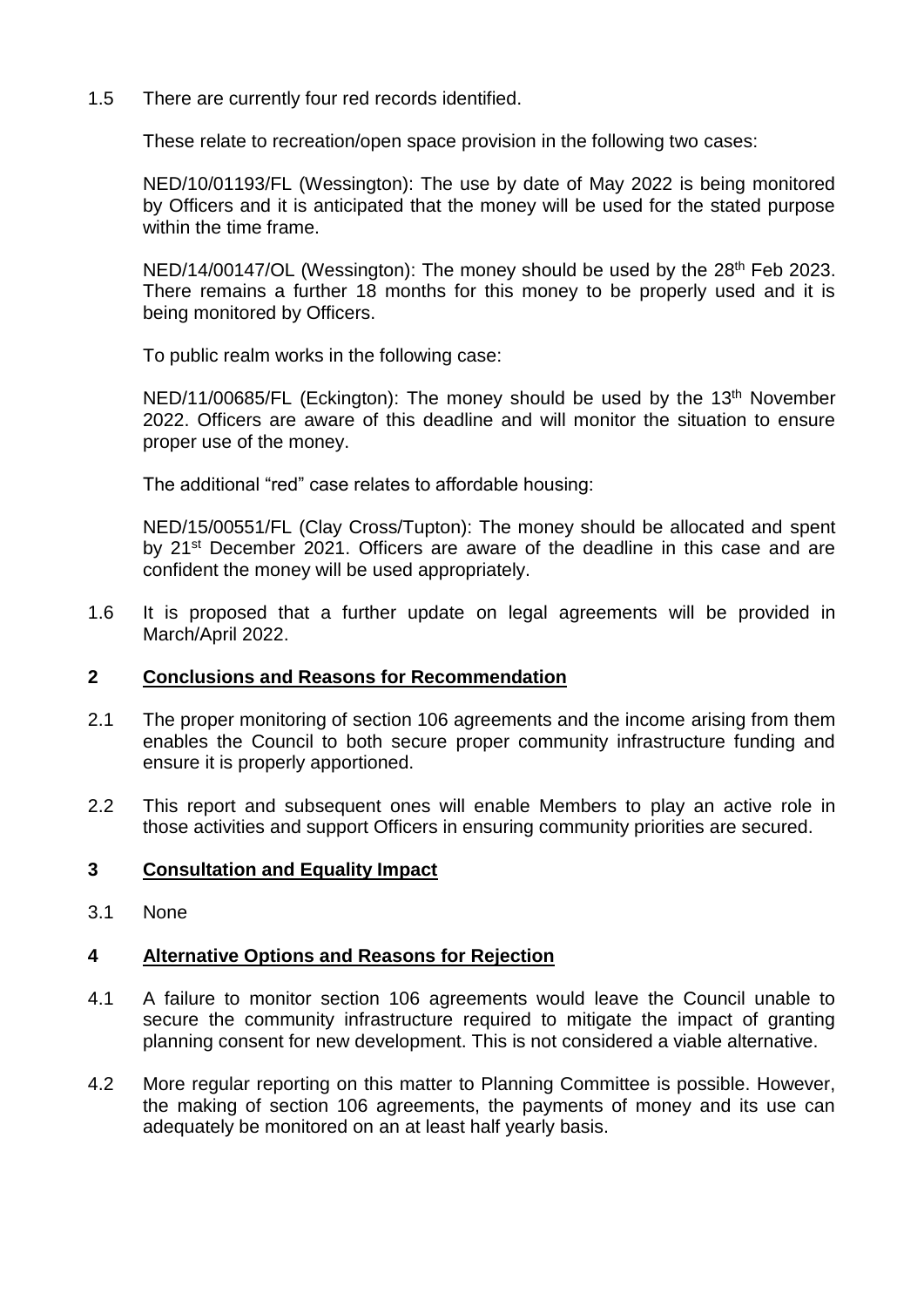## **5 Implications**

## **5.1 Finance and Risk Implications**

5.1.1 The monitoring and proper accounting and use of money received through section 106 agreements has been consistently and properly accounted for. There is limited risk of not monitoring the income received as the onus for payment lies with the applicant of any approved scheme rather than the Council. The greatest risk to the Council is a failure to use money received by it within the given time scales. The monitoring that is in place mitigates this risk to a significant level.

#### **5.2 Legal Implications including Data Protection**

5.2.1 Section 106 agreements are public documents placed on the planning register. The statute of limitations regarding payments to the Council is 12 years.

#### **5.3 Human Resources Implications**

5.3.1 The proper monitoring and enforcing of section 106 agreements carries with it human resource implications. Currently these are being constrained within existing resources but if additional resourcing is required this will be sought through the proper channels.

#### **6 Recommendations**

- 6.1 That the information contained within Appendices A, B and C is noted.
- 6.2 That the contents of paragraphs 1.1 to 1.6 is noted and endorsed.
- 6.3 That this matter continues to be reported to Planning Committee on a (approximately) half yearly basis.

## **7 Decision Information**

| Is the decision a Key Decision?<br>(A Key Decision is an executive<br>decision which results in income or<br>expenditure to the Council of £50,000<br>or more or which has a significant<br>impact on two or more District wards) | No.                                                                                                                                                                                  |
|-----------------------------------------------------------------------------------------------------------------------------------------------------------------------------------------------------------------------------------|--------------------------------------------------------------------------------------------------------------------------------------------------------------------------------------|
| Is the decision subject to Call-In?<br>(Only Key Decisions are subject to<br>Call-In)                                                                                                                                             | <b>No</b>                                                                                                                                                                            |
| <b>District Wards Affected</b>                                                                                                                                                                                                    | All                                                                                                                                                                                  |
| Links to Corporate Plan priorities or<br><b>Policy Framework</b>                                                                                                                                                                  | Unlocking development potential,<br>providing good quality social<br>housing, contributing to health and<br>well being, increasing participation in<br>sport and leisure activities, |